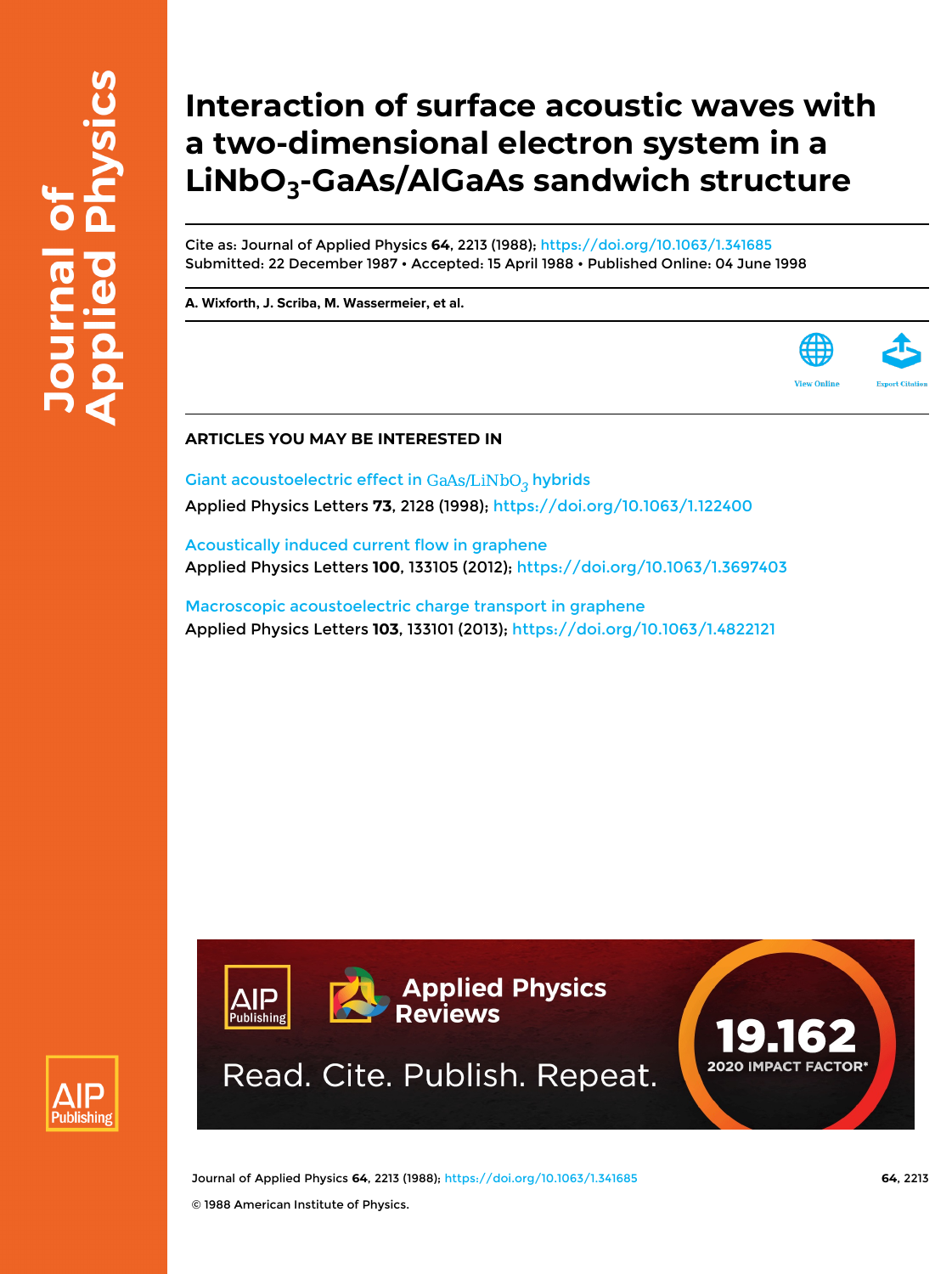with electron concentration. The peak wavelength of PL spectra decreases with increasing electron concentration due to the Burstein-Moss shift and the band-tailing effects.

The authors wish to express their deep gratitude to Dr. C. Y. Chang for his encouragement and stimulating discussions. We would also like to acknowledge the assistance of G. F. Chi in Materials Research Laboratory, Industrial Technology Research Institute, for technical assistance. This work was supported by the National Science Council, Republic of China under Contract No. NSC-75-0608-EOO6- 05.

'T. P. Pearsall, IEEE J. Quantum Electron. QE-16, 709 (1980).

- 2J. Degani, R. F. Leheny, R. E. Nahory, M. A. Pollack,]. P. Heritage, and J. C. Dewinter, Appl. Phys. Lett. 38, 27 (1981).
- '0. K. Kim, S. R. Forrest, W. A. Bonner, and R. G. Smith, Appl. Phys. Lett. 39, 402 (1981).
- <sup>4</sup>S. Y. Narayan, J. P. Paczkowski, S. T. Jolly, E. P. Bertin, and R. T. Smith, RCA Rev. 42, 491 (1981).
- 5y. Guldner, J. P. Vieren, P. Voisin, M. Voos, M. Razeghi, and M. A. Poisson, App!. Phys. Lett. 40, 877 (1982).
- 6y. K. Su, M. C. Wu, K. Y. Cheng. and C. Y. Chand, J. Cryst. Growth 67, 477 (1984).
- ${}^7M$ . C. Wu, Y. K. Su, K. Y. Cheng, and C. Y. Chang, J. Appl. Phys. 58, 1537 (1985).
- <sup>8</sup>M. C. Wu, Y. K. Su, K. Y. Cheng, and C. Y. Chang, J. Appl. Phys. 58, 4317 (1985).
- <sup>9</sup>Y. K. Su, M. C. Wu, C. Y. Chang, and K. Y. Cheng, J. Cryst. Growth 76, 299 (1986).
- <sup>10</sup>H. Morkoc and L. F. Eastman, J. Cryst. Growth 36, 109 (1976).
- "0. C. Baumann, K. W. Benz, and M. H. PiIkuhn, J. Electrochem. Soc. 123, 1232 (1976).
- <sup>12</sup>Y. K. Su, M. C. Wu, C. H. Huang, and B. S. Chiu, J. Cryst. Growth (to be published) .
- <sup>13</sup>T. N. Morgan, T. S. Plaskett, and G. D. Pettit, Phys. Rev. 180, 845 (1969).
- 14M. R. Lorenz, T. N. Morgan, and G. D. Pettit, in Proceedings of the International Conference on the Physics of Semiconductors, Moscow, 1968, edited by S. M. Ryvkin, p. 495.
- <sup>15</sup>D. G. Thomas, J. J. Hopfield, and W. M. Augustyniak, Phys. Rev. 140, A202 (1965).
- <sup>16</sup>G. L. Pearson and J. Bardeen, Phys. Rev. 75, 865 (1949).
- <sup>17</sup>P. K. Bhattacharya, M. V. Rao, and M. J. Tsai, J. Appl. Phys. 54, 5096 (1983 ).
- <sup>18</sup>C. Y. Chang, M. C. Wu, Y. K. Su, C. Y. Nee, and K. Y. Cheng, J. Appl. Phys. 58, 3907 (1985).
- 19E. Burstein, Phys. Rev. 83, 632 (1954).
- 2°H. Kresse!, F. Z. Hawry!o, M. S. Abrahams, and C. J. Buiocchi, J. Appl. Phys. 39, 5139 (1968).
- $^{21}{\rm M}$ . C. Wu, Y. K. Su, K. Y. Cheng, and C. Y. Chang, Solid-State Electron, 31,251 (1988).

## Interaction of surface acoustic waves with a two-dimensional electron system in a  $LiNbO<sub>3</sub>$ -GaAs/AIGaAs sandwich structure

A. Wixforth, J. Scriba, M. Wassermeier, and J. P. Kotthaus

*lnstitutfitr Angewandte Physik, Universitiit Hamburg, D-2000 Hamburg* 36, *Federal RepUblic o/Germany* 

G. Weimann and W. Schlapp

*Forschungsinstitut der Deutschen Bundespost, D-6}00 Darmstadt, Federal Republic a/Germany* 

(Received 22 December 1987; accepted for publication 15 April 1988)

We describe a simple, contactless method to study the interaction of surface acoustic waves (SAW) with a two-dimensional electron system (2DES) in GaAs/AlGaAs heterostructures at low temperatures and in high magnetic fields. The heterostructure is part of a sandwich structure on a Y-cut Z-propagating  $LiNbO<sub>3</sub>-SAW$ -delay line. The interaction of the SAW with the 2DES leads to quantum oscillations of the SAW amplitude as a function of the applied magnetic field which can be used to characterize the sampie and to investigate the transport properties of the 20ES.

In recent reports<sup> $1,2$ </sup> we presented the first experimental results on the interaction of surface acoustic waves (SAW) with a two-dimensional electron system  $(2DES)$  in  $GaAs/$ AlGaAs heterostructures at low temperatures ( $T \leq 4.2$  K) and in high magnetic fields ( $B \gtrsim 10$  T). We showed that the interaction can be described in terms of a relaxation-type interaction between the mobile carriers in the 2DES and the SA W -electric field, which accompanies the mechanical wave on a piezoelectric substrate. We have also demonstrated that the transport properties of the 2DES can be affected by the strong electric field of the SAW.<sup>2</sup> These changes might give some insight into hot-carrier phenomena as well as the breakdown of the quantum Hall effect.

Here. we report a new, relatively simple contactless technique for such experiments, which circumvents the quite difficult preparation of SA W transducers on the heterostructure containing the 2DES. For this purpose, we use a sandwich system consisting of a SAW delay-line prepared on  $LiNbO<sub>3</sub>$  and the semiconductor heterostructure under investigation. The electric field of the SAW propagating on the LiNbO<sub>3</sub> delay-line decays on a length scale of about one SA W -wavelength into the substrate and the semiconductor located above it.<sup>3</sup> Interaction between this field and the 2DES can occur if the distance between both is smaller than a wavelength.

Sandwich structures with different media using  $LiNbO<sub>3</sub>$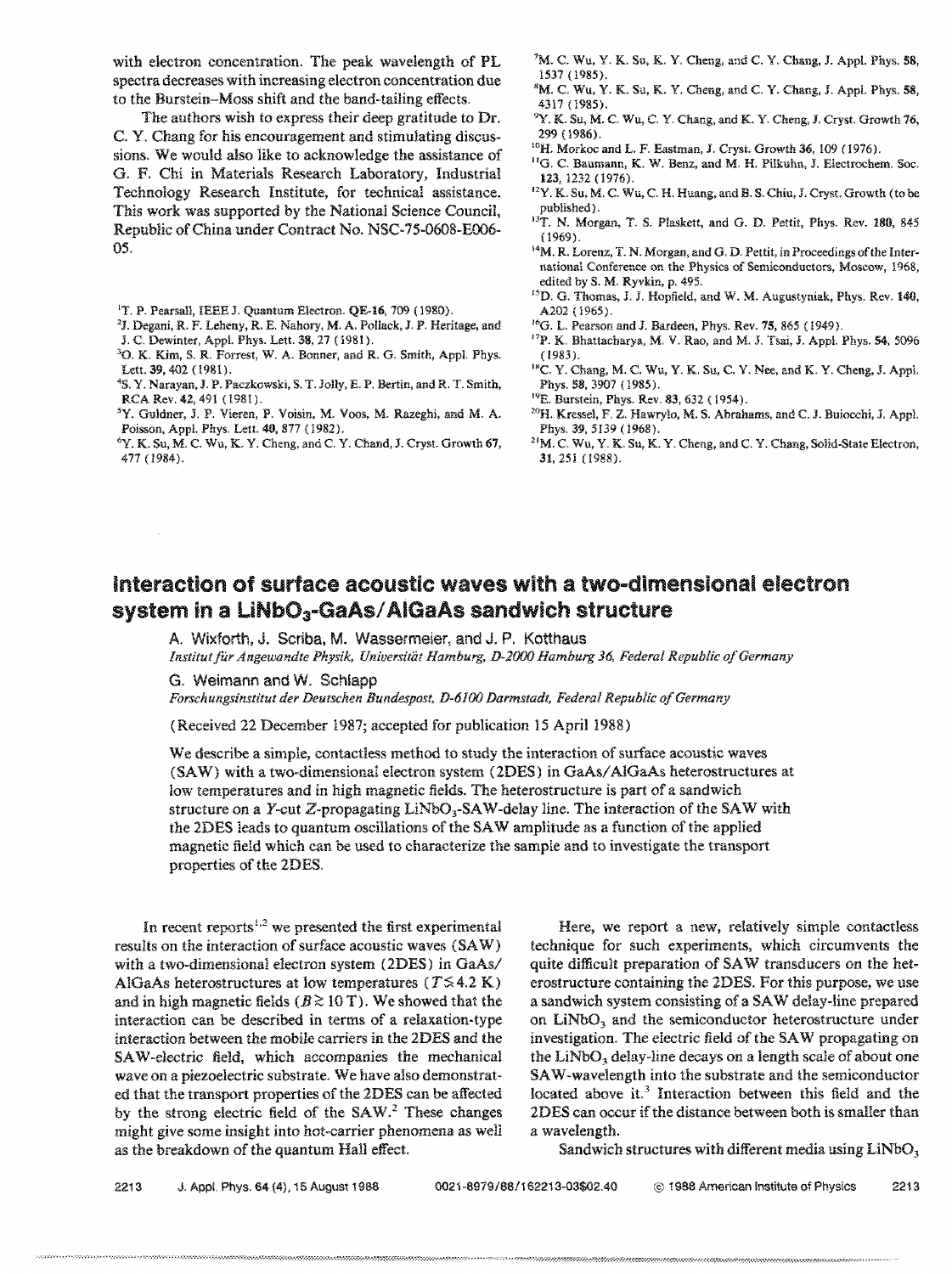

FIG. 1. Sketch of the sample and sample-holder. The heterostructure is mechanically pressed against the surface of the YZ-LiNbO, delay line. Since the 2DES is only 100 nrn away from the interface and the gap between delay line and sample is estimated to be of the order of a few microns, the electric field accompanying the SA W can easily penetrate into the sample.

as the piezoelectric substrate have in the past been employed to study various acoustoelectric effects as convolution, $4$ measurements of the surface mobilities of different materials,<sup>5</sup> acoustoelectric effects in superlattices<sup>6</sup> and for the characterization of semiconductor properties.<sup>7</sup> In the case of a 2DES under quantum conditions we have shown<sup> $t$ </sup> that the attenuation of a SAW passing the 2DES is given per unit length by

$$
\Gamma = \frac{K^2}{2} k \frac{(\sigma_{xx}/\sigma_m)}{1 + (\sigma_{xx}/\sigma_m)^2},
$$
\n(1)



FIG. 2. (a) Experimental setup for SAW experiments. The sample is locat· ed in the center of a superconducting solenoid. which provides magnetic fields up to 12 T. A standard boxcar technique is used for measuring the SAW amplitude. (b) Oscilloscope trace of a typical SAW-receiver signal. The rf burst is applied to the emitting transducer at *A*, after  $\sim$  2.5  $\mu$ s at *B* a SAW signal is detected. The structure around  $A$  is the electromagnetic pickup of the pulse in the detection system due to imperfect shielding.



FIG. 3. (a) Typical result for the SAW amplitude as a function of the applied magnetic field *B* for a sample with carrier density  $n_s = 3.6 \times 10^{11}$  $cm^{-2}$ . The SAW amplitude shows characteristic quantum oscillations, which reflect the oscillations of the magnetoconductivity  $\sigma_{xx}$ . (b) The SAW amplitude as a function of the magnetic field  $B$  for a sample with lower carrier density  $n_s = 2.46 \times 10^{11}$  cm<sup>-2</sup>.

where  $K^2$  is the electromechanical coupling coefficient of the specific substrate, cut and propagation direction of the SA W and  $k = 2\pi/\lambda$  the SAW wave vector.  $\sigma_{xx}$  is the magnetoconductivity of the 2DES and  $\sigma_m$  a characteristic conductivity where maximum attenuation occurs, given by

$$
\sigma_m = v_0(\epsilon_1 + \epsilon_2) \,. \tag{2}
$$

Here  $v_0$  is the Rayleigh velocity of the SAW and  $\epsilon_1, \epsilon_2$  are the dielectric constants of the media below and above the interface, on which the SAW is propagating. Application of a magnetic field perpendicular to the plane of the 2DES leads to the well-known Shubnikov-de Haas oscillations in the conductivity  $\sigma_{xx}$  of the 2DES.<sup>8</sup> These oscillations are reflected in oscillations of the SAW amplitude via Eq. (1).

In Fig. 1 we show a sketch of the sample arrangement used in our experiments. A sample of  $YZ-LiNbO<sub>3</sub>$  ( $10\times5$ )  $mm<sup>2</sup>$ ) is used as the delay line. Interdigital transducers consisting of 25 fingerpairs having equal overlap and spacing are used to launch and detect the SAW with  $\lambda = 33 \mu$ m. The transducers are separated from each other by 8.S mm, leading to a total delay time of about 2.5  $\mu$ s. A heterostructure is located face down on top of the delay line, where it is mechanically pressed against the substrate. Since we take no special care to achieve a well-defined spacing between the LiNbO, substrate and the heterostructure, we do not expect to be able to reliably describe the absolute damping. If de-

Wixforth et al. 2214